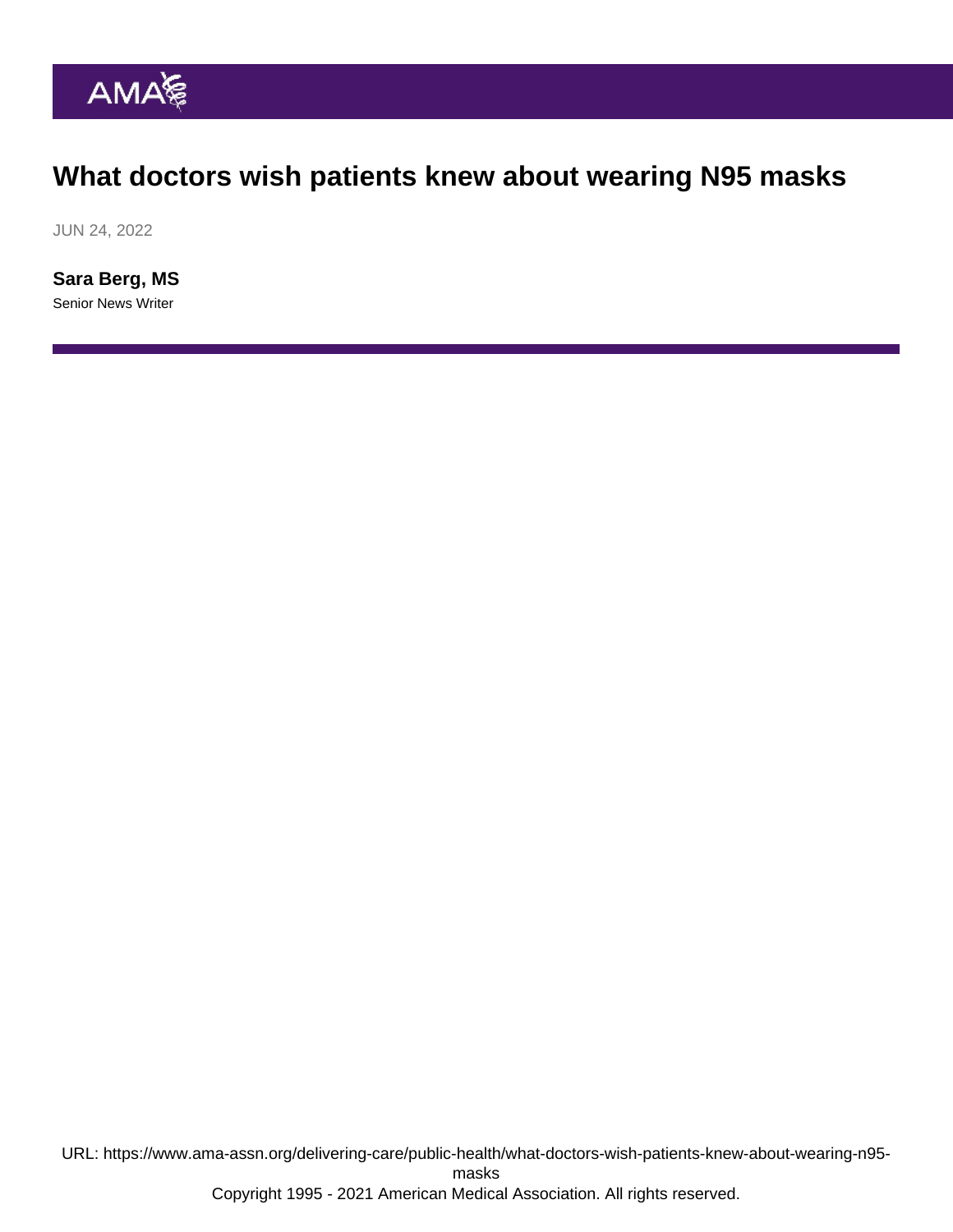URL: [https://www.ama-assn.org/delivering-care/public-health/what-doctors-wish-patients-knew-about-wearing-n95](https://www.ama-assn.org/delivering-care/public-health/what-doctors-wish-patients-knew-about-wearing-n95-masks) [masks](https://www.ama-assn.org/delivering-care/public-health/what-doctors-wish-patients-knew-about-wearing-n95-masks) Copyright 1995 - 2021 American Medical Association. All rights reserved.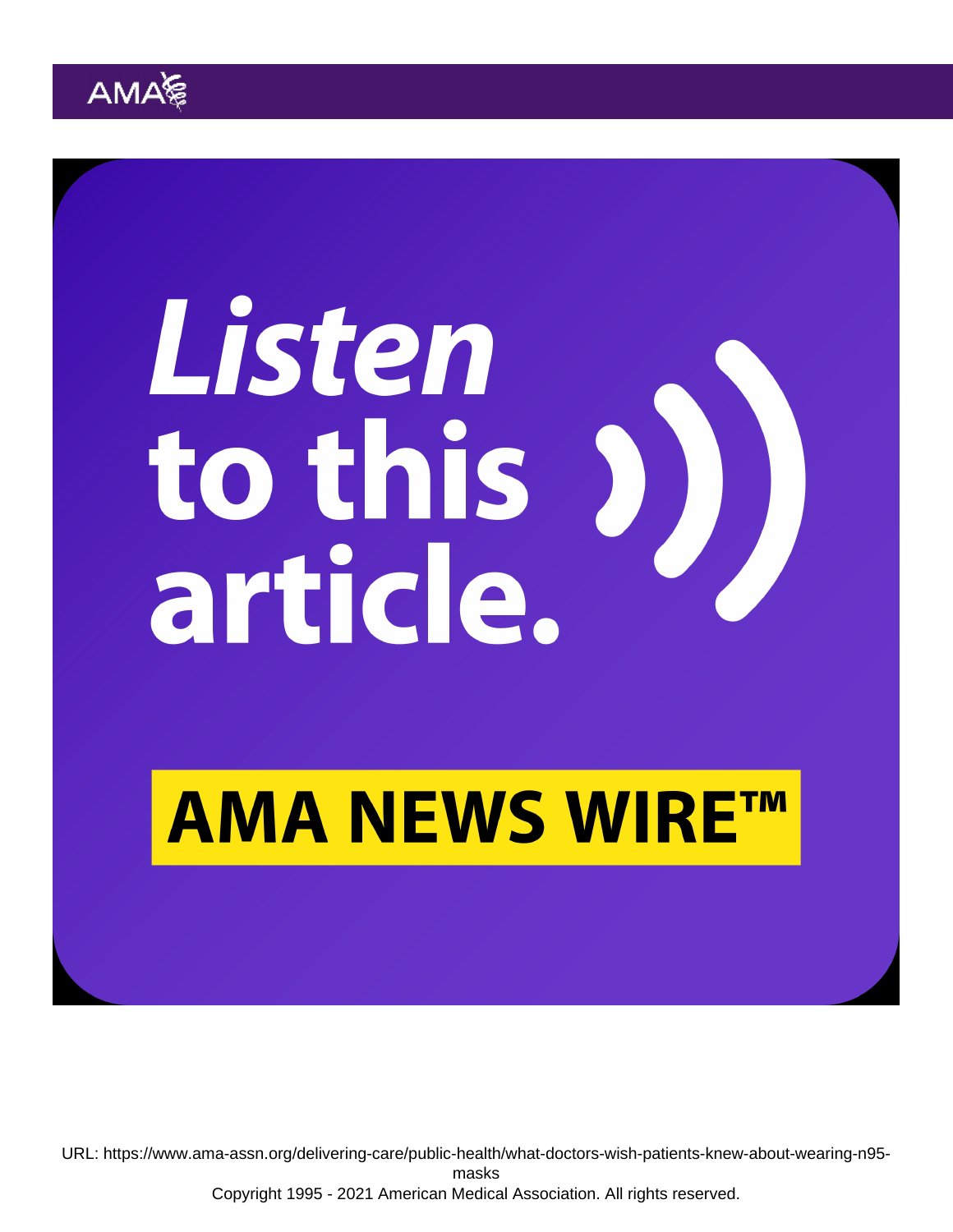AMA News Wire

What doctors wish patients knew about wearing N95 masks

Jun 24, 2022

**Listen on Simplecast** 

Throughout the COVID-19 pandemic, physicians and other health professionals have continued to stress the everyday necessity and importance of wearing masks to protect against the spread of SARS-CoV-2. While reusable cloth masks have been recommended until recently, the Centers for Disease Control and Prevention (CDC) and other experts acknowledge N95, KN95 or KF94 masks provide the most protection when in public indoor spaces given how transmissible the SARS-CoV-2 [Omicron variant](https://www.ama-assn.org/delivering-care/public-health/what-doctors-wish-patients-knew-about-covid-19-omicron-variant) is.

With National Institute for Occupational Safety and Health (NIOSH)-approved N95 masks no longer in short supply, [CDC guidance](https://www.cdc.gov/coronavirus/2019-ncov/prevent-getting-sick/types-of-masks.html) provides that people may choose to wear a NIOSH-approved N95 mask for personal use instead of a cloth mask. N95 masks filter up to 95% of particles in the air when approved by NIOSH and proper fit can be achieved. People should be aware, though, that about 60% of KN95 masks in the United States are counterfeit and do not meet NIOSH standards.

In fact, N95 and KN95 masks were found to be 48% more effective than surgical or cloth masks, according to a [CDC study.](https://www.cdc.gov/mmwr/volumes/71/wr/mm7106e1.htm?s_cid=mm7106e1_x#T1_down) Wearing an N95 or KN95 mask reduces the odds of testing positive for SARS-CoV-2 by 83%. This is compared with 66% for surgical masks and 56% for cloth masks, further pushing the need to swap out such face coverings for an N95 or KN95 mask for protection from SARS-CoV-2.

The AMA's [What Doctors Wish Patients Knew™](https://www.ama-assn.org/series/what-doctors-wish-patients-knew) series provides physicians with a platform to share what they want patients to understand about today's health care headlines, especially throughout the COVID-19 pandemic.

In this installment, two AMA members took time to share what patients should know about wearing N95 or KN95 masks, which are types of specialized filtering masks that doctors and others in health care call [respirators.](https://www.cdc.gov/coronavirus/2019-ncov/prevent-getting-sick/types-of-masks.html#respirators) They are:

[Louito Edje, MD](https://www.ama-assn.org/about/leadership/lou-edje-md-she-helps-launch-family-doctors-practice), a family physician and associate dean of graduate medical education at the University of Cincinnati Medical Center.

URL: [https://www.ama-assn.org/delivering-care/public-health/what-doctors-wish-patients-knew-about-wearing-n95-](https://www.ama-assn.org/delivering-care/public-health/what-doctors-wish-patients-knew-about-wearing-n95-masks)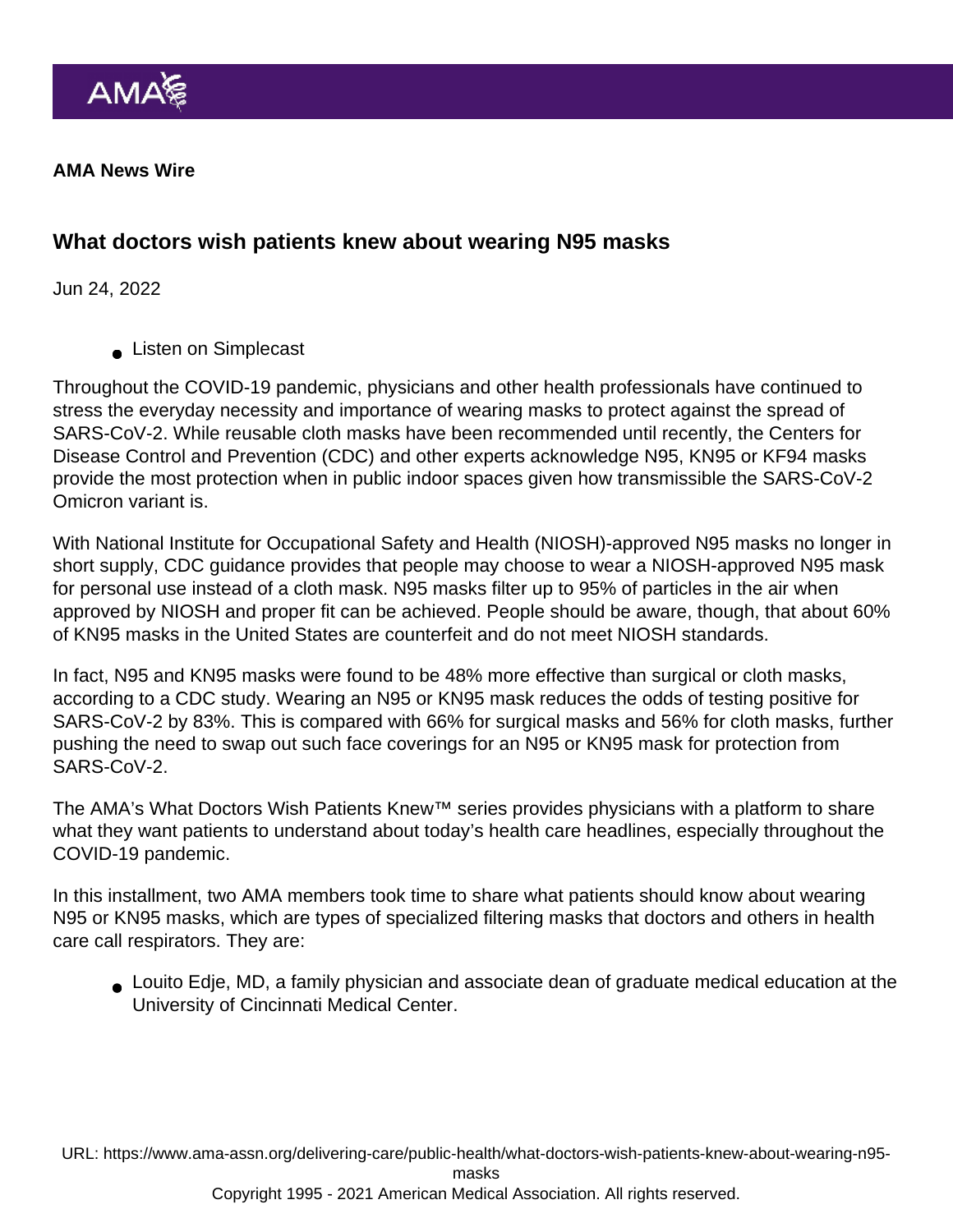[Luis Seija, MD](https://www.ama-assn.org/member-groups-sections/residents-fellows/luis-seija-md), an internal medicine and pediatrics resident at Icahn School of Medicine at Mount Sinai in New York City. Dr. Seija is also a delegate for the [AMA Resident and Fellow](https://www.ama-assn.org/member-groups-sections/residents-fellows) [Section](https://www.ama-assn.org/member-groups-sections/residents-fellows) and the [AMA Minority Affairs Section.](https://www.ama-assn.org/member-groups-sections/minority-affairs-0)

#### There's added protection with N95s

"Now, more than ever, we need to decrease the transmission of COVID-19," said Dr. Edje, noting that "Omicron is the most contagious of the variants, so far. It is three times higher than that of the Delta variant and the second most contagious virus known to man, only second to measles.

"This is the reason that N95s are recommended for use by the general public," she added, noting that "N95 masks offer the highest level of protection because they protect against both large and small particles rather than just large particles."

Additionally, N95 masks "are made of multiple layers of a synthetic fiber called polypropylene and if they are worn as instructed, they block 95% of particles in the air from passing through," said Dr. Edje.

### KN95 and KF94 masks also protect

It is also important to note that "international brands of N95s are KN95s—certified in China—and KF94s, which are certified in South Korea," said Dr. Edje. "The KN95 and KF94 masks block 94% of particles in the air."

But be mindful of "masks with valves that make them easier to breathe through," she said. That's because "they don't filter the air the wearer breathes out and are not recommended."

#### Make sure the mask covers your face

"All [masks](https://www.ama-assn.org/delivering-care/public-health/6-things-doctors-wish-patients-knew-about-masks) should cover the face from the bridge of the nose—where glasses would sit—to under the chin," said Dr. Edje. "The wearer should be able to turn his or her head to either side, and up and down without the mask gaping at the edges."

With N95s, "do not twist the loops to tighten the mask as this produces gaps and decreases the effectiveness of a mask by about 60%," she said.

URL: [https://www.ama-assn.org/delivering-care/public-health/what-doctors-wish-patients-knew-about-wearing-n95](https://www.ama-assn.org/delivering-care/public-health/what-doctors-wish-patients-knew-about-wearing-n95-masks) [masks](https://www.ama-assn.org/delivering-care/public-health/what-doctors-wish-patients-knew-about-wearing-n95-masks)

Copyright 1995 - 2021 American Medical Association. All rights reserved.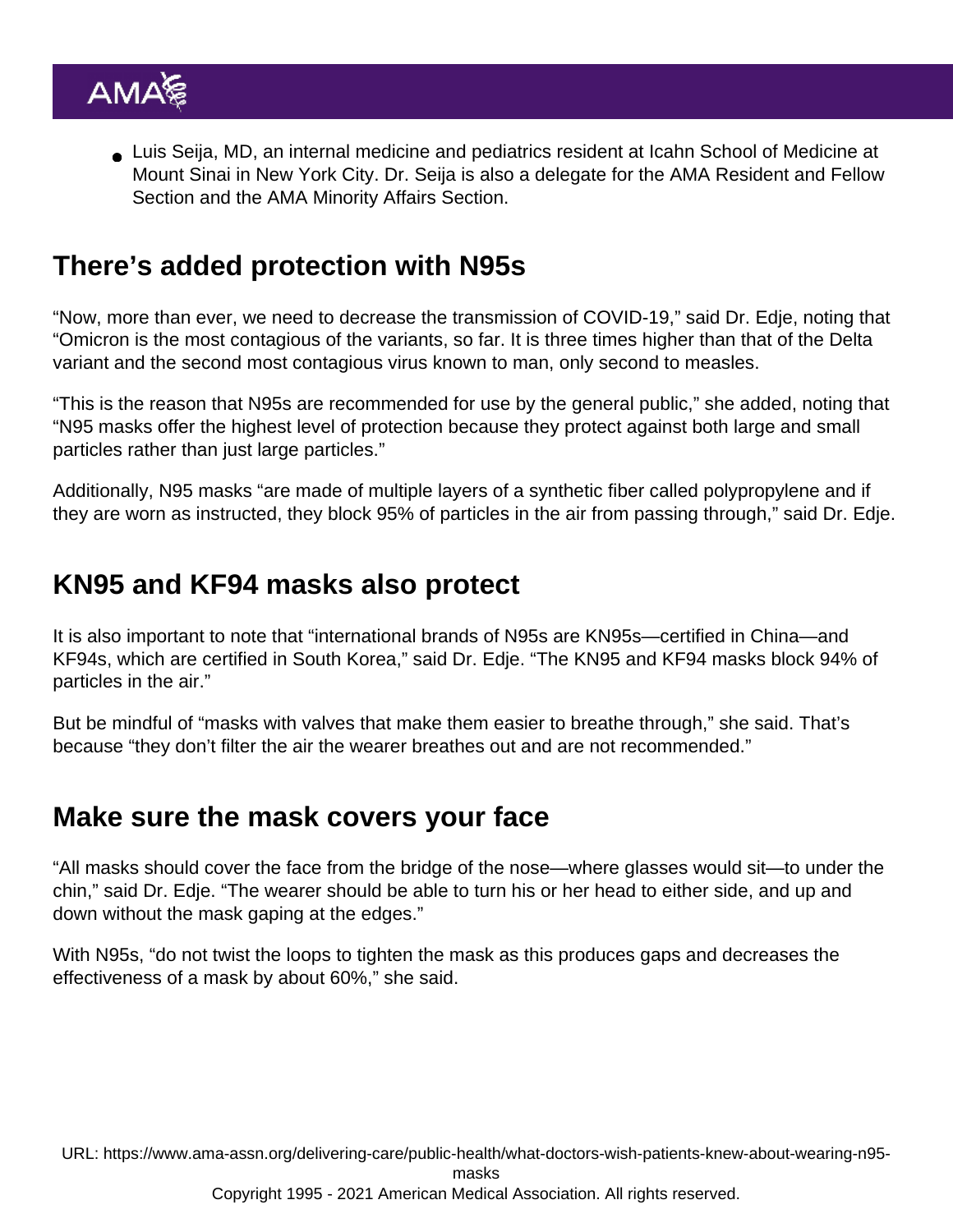# N95s can be fitted

"N95 masks can be specifically fit to a person's face, fit-tested, as they are for health care workers," said Dr. Edje. "This means there is a process whereby the wearer's ability to smell and taste certain substances in the air is tested while they are wearing the N95."

"Typically, bearded individuals have to shave to be properly fit-tested," she said. "Only 1% of an infectious dose of COVID-19 will be able to penetrate a fitted N95 mask and it will take 2,500 hours of exposure for this transmission to occur."

"A nonfit-tested N95 will protect the wearer from an infected individual who is also wearing an N95, for 25 hours of exposure," said Dr. Edje. "This is in contrast to two unmasked individuals—one infected and one not infected—who can only be together for 15 minutes without the uninfected becoming infected."

#### Always wear in public spaces

"If the wearer will be indoors, in an unventilated space, in a home with a person who is quarantined or isolating in an area where known exposure is likely, it is recommended to mask continuously," said Dr. Edje. "Additionally, if one is emerging from quarantine or isolation, masks should be worn until day  $10."$ 

"For health care workers, we can try to at least dispose of our N95 every day or after a one-time use," said Dr. Seija. "But say you're going to get three or four—meaning you're going to get it from the government—you're going to have to be diligent and aware of when to use or not to use them to optimize protection against COVID."

"The CDC recommends that we consider using high-filtration respirators anytime that we are going out into public," he said. "That is what we have learned, especially with Omicron."

#### Watch out for counterfeits

The unfortunate reality is counterfeit masks are widely available. That is why it is important to be mindful of what to be on the lookout for when identifying if [an N95 mask might be fake.](https://www.ama-assn.org/delivering-care/public-health/7-signs-those-new-n95s-your-physician-practice-might-be-fake)

URL: [https://www.ama-assn.org/delivering-care/public-health/what-doctors-wish-patients-knew-about-wearing-n95-](https://www.ama-assn.org/delivering-care/public-health/what-doctors-wish-patients-knew-about-wearing-n95-masks)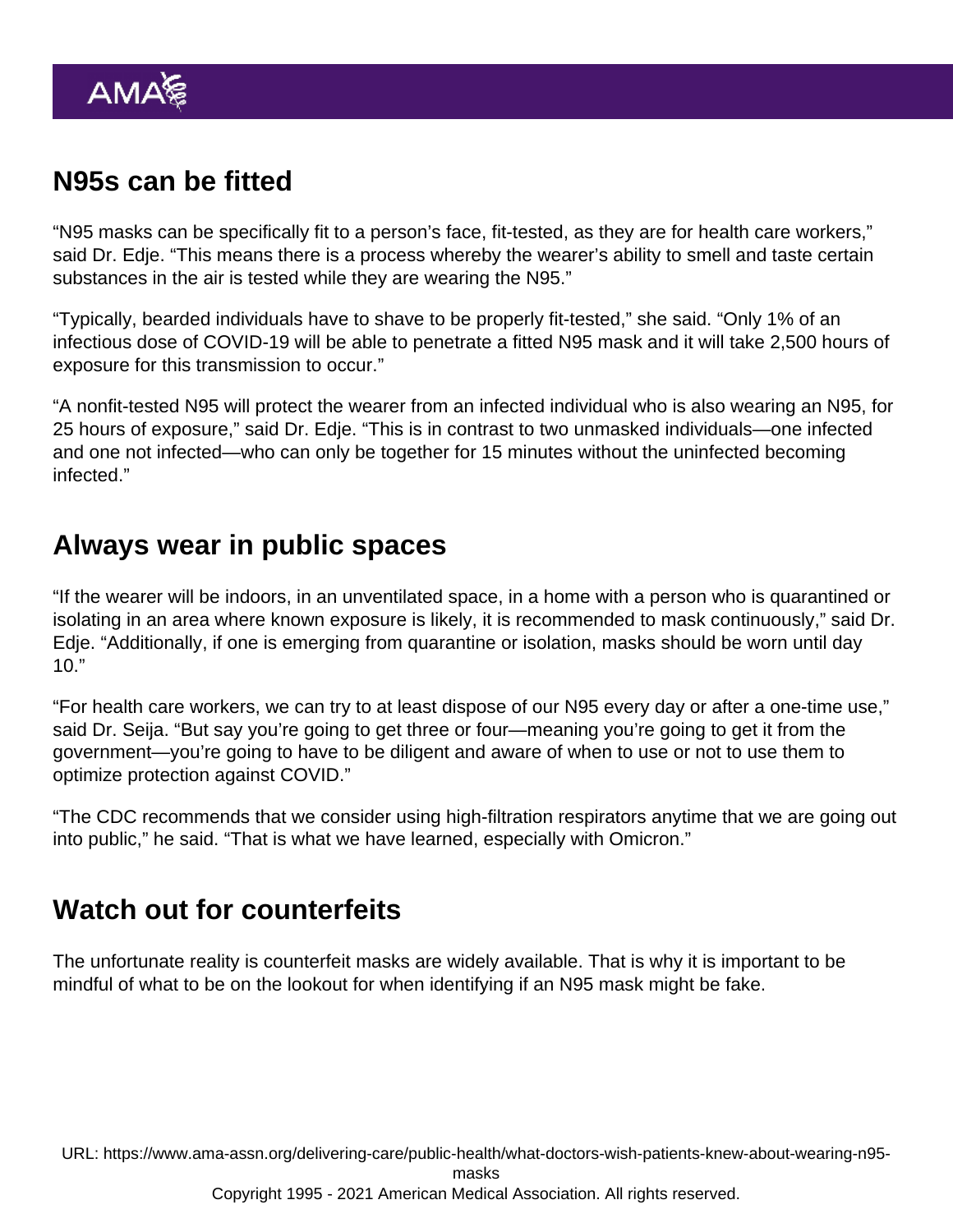The AMA worked with the National Institute for Occupational Safety and Health to help physicians [identify counterfeit respirators](https://edhub.ama-assn.org/cdc-project-firstline/video-player/18641992). Purchasing a mask directly from a NIOSH-approved manufacturer is the best way to ensure you are not getting a counterfeit mask.

# Try to relax when wearing N95s

"The biggest thing when it comes to breathing is there's probably a sense of anxiety or suffocating that comes with it," said Dr. Seija. "And that's a totally natural reaction, particularly for people who are not used to it.

"But we're heading towards the direction where this is our new normal, so the most important consideration about wearing a respirator is how does it fit? Is it comfortable for you?" Dr. Seija said as he modeled a mask that caused his ears to stick out. "This is too small for me and it's too tight. "I can use this if I need to, but it's not going to be the right fit for me, and it is going to affect how I breathe."

That's why, when wearing N95s, people should "try to be relaxed and breathe as normally as possible," said Dr. Edje, noting that it is important to "make sure it fits snuggly but does not leave gaps."

"I often tell patients there's a stepwise approach to wearing N95s," said Dr. Seija. "If you're not comfortable, try walking around in your house or somewhere that you're comfortable and you feel safe first."

# Better seal helps prevent glasses fog

"Most people—at the beginning of the pandemic—when they started wearing masks, their glasses would get foggy," said Dr. Seija. "While the fog is annoying, it also reflects that your seal is not good enough.

"What you can do is put on your mask first with your glasses off," he said. "Then get your seal in place firmly against your nose and cheeks, and then you'll be good."

Additionally, "to decrease the likelihood of this happening, washing the glasses with soapy water can decrease water tension and decrease the fogging," said Dr. Edje, adding that it is also key to "wear glasses over the mask."

URL: [https://www.ama-assn.org/delivering-care/public-health/what-doctors-wish-patients-knew-about-wearing-n95-](https://www.ama-assn.org/delivering-care/public-health/what-doctors-wish-patients-knew-about-wearing-n95-masks)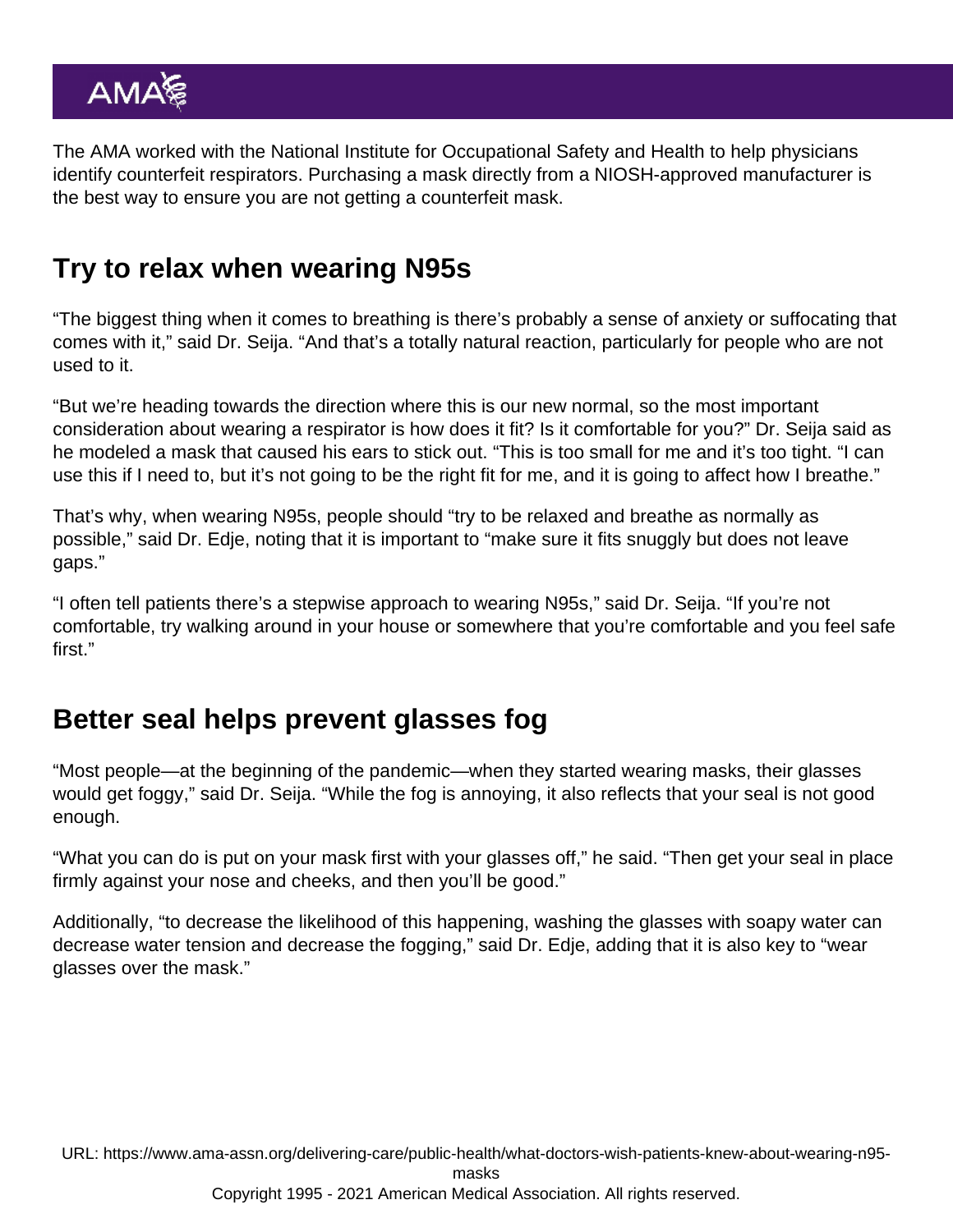# Irritation happens with improper fit

Sometimes when wearing a mask, there can be irritation on the face. Other times, if the mask is too tight, people can experience headaches.

"There's a couple reasons why this happens and the primary one is that you're not fitted for the right mask," said Dr. Seija, who noted that "if I wore a small mask, I would pass out."

"What we actually recommend, especially with the N95s, is that you have to make sure that you have your seal. If you don't have a proper seal, then you're increasing your risk of COVID exposure and potential transmission," he said. "And you're going to feel some sense of tightness, but you have to see what you're willing to tolerate."

### Touch ear loops when removing KN95s

"When removing a used mask, be sure to only touch the ear loops or ties," said Dr. Edje. This is so that you do "not get contaminated with virus particles from the outside of the respirator."

And make sure you "do not keep the respirator tucked under your chin for any reason," she said, noting that it must be worn to cover your nose and mouth.

# Cloth masks are better than nothing

"We also have to recognize that wearing an N95 is not realistic for all," said Dr. Seija. "For some people, a surgical mask or cloth mask is more sustainable—that is all they have."

"And that's where other things come in like double masking by wearing a cloth mask over a surgical mask," he said. "Because the thing is, wearing any type and/or combination of masks is better than no mask."

"A multilayered, tightly woven cloth mask—such as cotton—is better than no mask," said Dr. Edje, adding that N95 masks offer the best protection against infection and there has been a shift in guidance since the emergence of the Omicron variant."

If a person is wearing a cloth mask, remember that "cloth masks should be washed daily and fully dried," she said.

URL: [https://www.ama-assn.org/delivering-care/public-health/what-doctors-wish-patients-knew-about-wearing-n95-](https://www.ama-assn.org/delivering-care/public-health/what-doctors-wish-patients-knew-about-wearing-n95-masks)